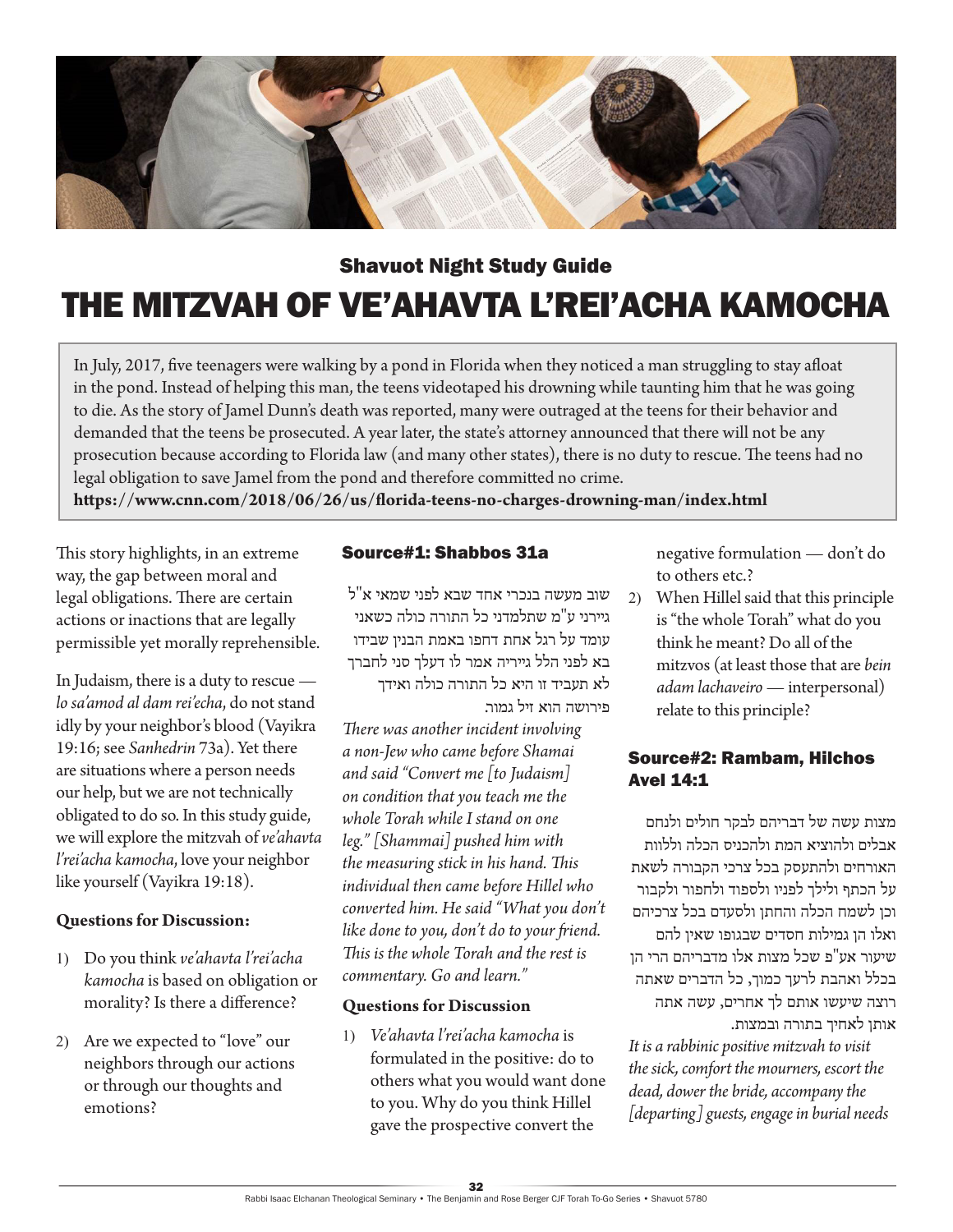*— carry the dead and walk before the deceased, eulogize, dig and bury him — as well as to cheer the bride and the groom, and to assist them in whatever they need … Although all these mitzvot are rabbinic in nature, they are part of the biblical commandment of "And you shall love your neighbor as yourself," that is: what you would have others do to you, do to your brother in Torah and commandments.*

## **Questions for Discussion:**

- 1) How does Rambam's formulation differ from that of Hillel's?
- 2) Why do you think Rambam interprets "*ve'ahavta*" as being action-oriented and not thoughtoriented? Do you think Rambam would also require one to love one's neighbor on the level of thought or emotion?

# Source #3: Bava Metzia 62a

שנים שהיו מהלכין בדרך וביד אחד מהן קיתון של מים אם שותין שניהם מתים ואם שותה אחד מהן מגיע לישוב דרש בן פטורא מוטב שישתו שניהם וימותו ואל יראה אחד מהם במיתתו של חבירו עד שבא רבי עקיבא ולימד וחי אחיך עמך חייך קודמים לחיי חבירך. *[A discussion arose regarding] two people who are travelling through the desert and one of them has a jug of water. If they share the water, both will die and if one of them drinks the water, he will survive. Ben Petura ruled that it is preferable that they both drink and die rather than one drink and watch his fellow die until R. Akiva came along and taught [the meaning of the verse (Vayikra 25:35)] "and your brother shall live with you" [to teach that] your life comes before the life of your friend.*

## **Questions for Discussion:**

1) While R. Akiva is discussing a life threatening situation, the Gemara, *Bava Metzia* 33a, applies this principle to any situation where

one must choose between one's own needs and helping others. How is it that the same R. Akiva who says that *ve'ahavta l'rei'acha kamocha* is a great principle in the Torah (*Sifra*, Parshat Kedoshim no. 2), also teaches that one must take care of oneself before one takes care of others? Are these two ideas contradictory?

2) In a practical terms, if a friend asks for my help and I am currently busy taking care of my own personal, but non-essential needs (reading a book, browsing the web, checking my news feed, etc.), is it right to tell my friend that my needs come first?

# Source#4: R. Naftali Tzvi Yehuda Berlin (Netziv), Ha'amek Davar, Vayikra 19:18

ואהבת לרעך כמוך. א"א לפרש כמשמעו, כידוע דחייך קודם לחיי חבירך, אלא הרמב"ם פי' בהל' אבל פי"ד כמו שאתה חפץ מחברך, והדבר מובן שלא יסכל האדם שחבירו יאהבהו כמו נפש עצמו, אלא בגדר הראוי לפי הקורבה ודרך ארץ, באותו אופן עליך לאהוב בני אדם. *[The verse states] "Love your neighbor like yourself." One cannot interpret this literally because it is known that one's own life takes precedence to the life of one's friend. Rather Maimonides explained in the fourteenth chapter of the Laws of Mourning that [it means] that one should act based on what one expects from one's friends [if they were in the same situation.] This is logical because nobody would expect their friends to love them as much as they love themselves. Rather, one's love of others should be based on how close they are to the others and societal norms (derech eretz).*

## **Questions for Discussion:**

1) According to Netziv, how do Rambam's comments help us figure out when we can take

the "personal needs come first" exemption when we have an opportunity to help others?

2) What percentage of acts of kindness that you engage in are acts that are "obligatory" and what percentage of them are acts where you could take the "personal needs come first" exemption, but decide to help anyway?

## Source# 5a: Micha 6:8

הִ ּגִ יד לְ ָך אָ דָ ם מַ ה ּטֹוב ּומָ ה ה' ּדֹורֵ ׁש מִ ּמְ ָך ּכִ י אִם עֲשׂוֹת מִשְׁפָּט וְאַהֲבַת חֵסֵד וְהַצְנֵעַ לֶכֶת עִם אֵלֹקֵיךָ.

*He has told you, humankind, what is good and what God wants from you, but to do justice and love of kindness, and walk modestly with your God.*

# Source# 5b: R. Yisrael Meir Kagan (The Chafetz Chaim), Ahavas Chesed, Vol II, Chap. 1

ומה שאמר ואהבת חסד ולא אמר כי אם עשות משפט וחסד .. כי אף שכולנו עושין חסד אבל ענין החסד שלנו הוא רק מצד ההכרח דהיינו כשהאיש העלוב הצריך להחסד הוא בא אצלנו פעם אחת ושתים וקשה להשתמט ממנו אז אנו עושין עמו חסד ואהבת חסד רוצה לומר שלא תחשוב בנפשך שבזה שאתה עושה לפעמים חסד אתה יוצא בזה בשלימות כי אם שהאדם צריך להיות לו אהבה למדה זו של חסד ... בענין זה של חסד כשאדם יהיה לו אהבה למדה זו יהיה מחפש בכל כחו איך לעשות חסד עם חבירו וגם יעשה בכל בעין יפה.

*It says "love of kindness" and not "to do justice and kindness" … Because even though we all perform acts of kindness, we do so because we are forced. For example, we might perform kindness because someone asks us one or two times for a favor and it is difficult to continue to come up with excuses … "Love of kindness," means that a person should have love for the value of kindness. One shouldn't think that just because they occasionally perform acts of kindness that they have*